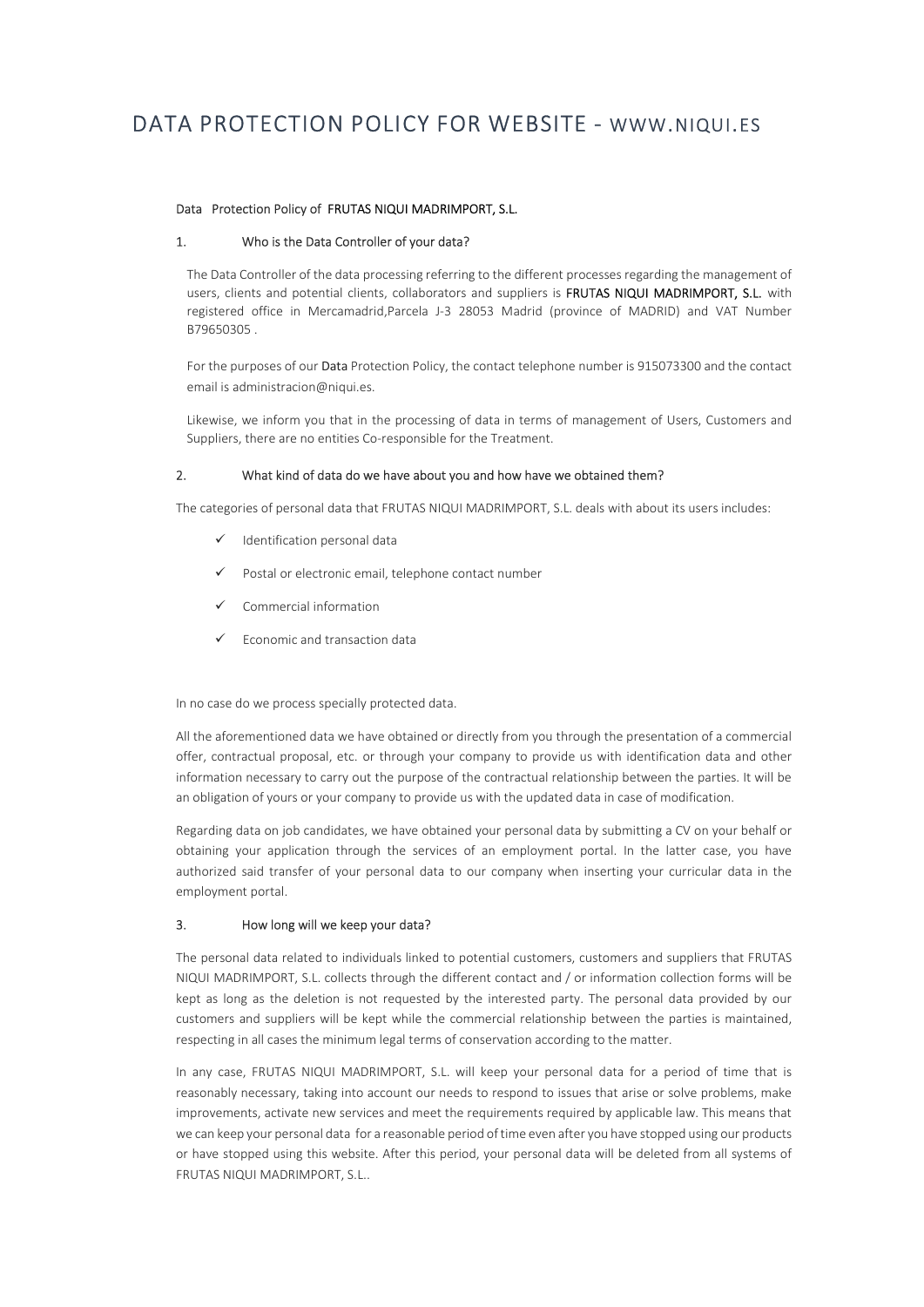## 4. What is the legal basis for processing your data?

In FRUTAS NIQUI MADRIMPORT, S.L..we process the personal data provided by data subjects in order to manage different activities derived from specific procedures performed in sales, after sales service, supplier management, candidate management, quality of services, etc. In this way, we will use your data to carry out some of the following actions based on the respective legal basis:

| PURPOSE OF THE PROCESSING ACTIVITY                                                                              | <b>LEGAL BASIS</b>                                                                                                       |  |  |  |
|-----------------------------------------------------------------------------------------------------------------|--------------------------------------------------------------------------------------------------------------------------|--|--|--|
| Management of the contracting of clients both as a<br>natural and legal person.                                 | Execution (pre)contract                                                                                                  |  |  |  |
| Surveillance and control of access to the facilities for<br>security reasons                                    | Accomplishment of the task in the public interest or<br>in the exercise of official authority of the person<br>concerned |  |  |  |
| Exercise of the power of business control of the<br>entity through the use of video surveillance circuit        | Legitimate interest of the person in charge                                                                              |  |  |  |
| Management of requests for information that arrive<br>through web forms or social networks                      | Consent of the affected party                                                                                            |  |  |  |
| Fiscal, accounting and administrative management<br>with professional collaborators, commission agents,<br>etc. | Execution (pre)contract                                                                                                  |  |  |  |
| Processes of search, evaluation and selection of<br>candidates                                                  | of<br>Consent<br>the<br>affected<br>Execution<br>party;<br>(pre)contract                                                 |  |  |  |
| Management of<br>advertising<br>and<br>marketing<br>operations for customer loyalty                             | Legitimate interest of the person in charge                                                                              |  |  |  |
| Accounting, tax, administrative and<br>invoicing<br>management of clients                                       | affected<br>Consent<br>of<br>the<br>Execution<br>party;<br>(pre)contract                                                 |  |  |  |
| <b>Customer service management</b>                                                                              | Execution (pre)contract                                                                                                  |  |  |  |
| Management of the processing of requests for the<br>exercise of rights in the field of data protection          | Regulatory obligation                                                                                                    |  |  |  |
| Fiscal, accounting and invoicing management with<br>suppliers                                                   | Execution (pre)contract                                                                                                  |  |  |  |
| <b>Management of commercial credit liens</b>                                                                    | Regulatory obligation                                                                                                    |  |  |  |

Regarding legal basis mentioned above, you are obliged to provide personal data, in the event that you do not provide your personal data, your contract can not be executed or comply with legal obligations or derived from official authority.

We will not create commercial profiles based on the information provided and consequently we will not make automated decisions about you based on a commercial profile.

#### 5. To which recipients will your data be communicated?

FRUTAS NIQUI MADRIMPORT, S.L. will never share your personal data with any third parties that intends to use them in their direct marketing actions, except in the case that you have expressly authorized us to do so.

We inform you that we can provide your personal data to Public Administration bodies and competent authorities in those cases that FRUTAS NIQUI MADRIMPORT, S.L. receives a legal requirement by said Authorities or in cases that acting in good faith, we consider that such action is reasonably necessary to comply with a court process; to answer any claim or legal claim; or to protect the rights of FRUTAS NIQUI MADRIMPORT,S.L. or its customers and the general public.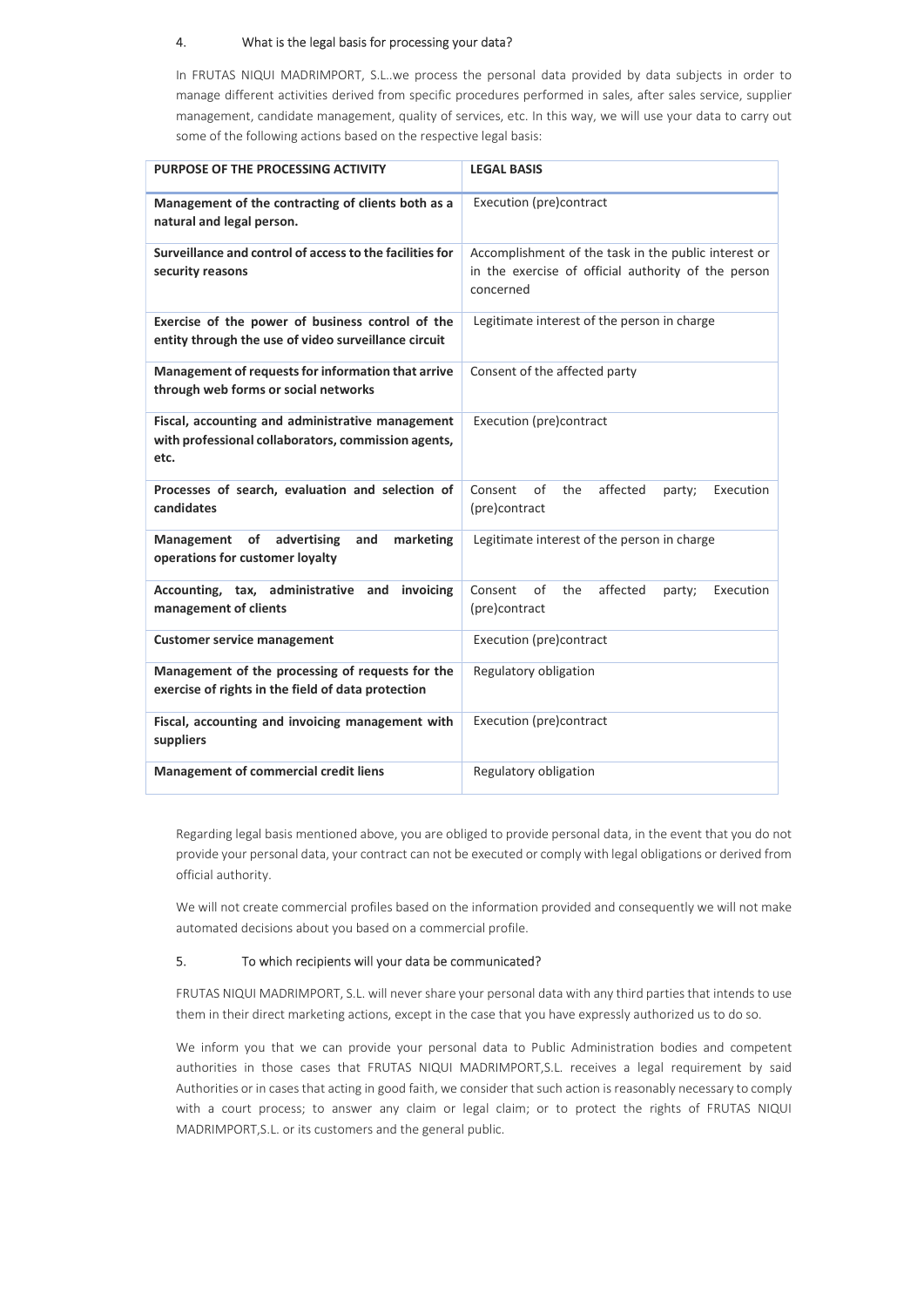We inform you that your data or data of third parties communicated by you or your company will not be transferred or communicated to third parties except legal obligation, being the company the only responsible for its treatment and custody.

FRUTAS NIQUI MADRIMPORT, S.L. can provide your personal data to third parties (for example, Internet service providers that help us manage our website or carry out the contracted services, support companies and IT maintenance, logistics companies, agencies and tax and accounting advice, etc.). In any case, these third parties must maintain, at all times, the same levels of security as FRUTAS NIQUI MADRIMPORT, S.L. in relation to your personal data and, when necessary, are bound by legal commitments in order to keep your personal data private and secure, and in order to use only the information following specific instructions from FRUTAS NIQUI MADRIMPORT,S.L..

We inform you that FRUTAS NIQUI MADRIMPORT, S.L. may communicate your data, according to the purpose of the service provided, to the following recipients located outside the EU, having said data flow considered international data transfer in accordance with current regulations:

List of Recipients of International Transfers of regarding the management of Users, Clients and Suppliers NIQUI FRUITS MADRIMPORT, S.L.

| Recipient's name | Destination<br>country | 0f<br>Purpose<br>transfer | DATA | Enabling international<br>transfer                               | Recipient's profile <sup>1</sup> |
|------------------|------------------------|---------------------------|------|------------------------------------------------------------------|----------------------------------|
| <b>MAILCHIMP</b> | <b>USA</b>             | Sending mailing           |      | Standard Contractual<br>Clauses approved by<br>the EU Commission | Data Processor                   |

<sup>1</sup> DATA Processor: third party that provides services to our entity, DATA processing is done under our instructions and responsibility

Sub Data Processor: third party that provides us services indirectly by providing services to our DATA Processor. The Sub DATA Processor obeys the work instructions given by the main DATA Processor and consequently is under the control of our entity as DATA Controller.

 data Assignee: third party that obtains the DATA based on a legal authorization, need to facilitate the provision of a service or the consent of the interested party. Once the DATA has been communicated, the transferee becomes the DATA Controller with respect to the assigned data.

#### 6 . What are your rights as affected or interested person?

Anyone has the right to obtain confirmation on whether FRUTAS NIQUI MADRIMPORT, S.L. is processing personal data concerning him/her, or not.

In particular Data Subjects can request the right of access to their personal data, as well as receive them in a structured, commonly used and machine readable format (Right to data portability).

Likewise, Data Subjects may request the right to rectify inaccurate data or, if appropriate, request its deletion when, among other reasons, the data is no longer necessary for the purposes that were collected.

In addition, in certain circumstances, the data subjects may request the limitation of the processing of their data, or in certain circumstances and for reasons related to their particular situation, Data Subjects may exercise their right to object their personal data. FRUTAS NIQUI MADRIMPORT, S.L. will stop processing the data, except for compelling legitimate reasons, or the exercise or defense of possible claims or in those exceptions established in the applicable regulations.

Likewise, we inform you that you have the right to erasure the given consents at any time, without affecting the legality of the processing based on the prior consent to its withdrawal.

Likewise, the User is informed that at any time he / she can exercise the aforementioned rights by writing to us using the contact data that appear in Section 1, 'data Controller' of the present Personal Data Protection Policy FRUTAS NIQUI MADRIMPORT, S.L. attaching a copy of a personal identification document. Likewise, you can send us an email to the following address administracion@niqui.es.

You will also have the right to bring and action before the Spanish Data Protection Agency, especially when you have not obtained satisfaction in the exercise of your rights.

> Agencia Española de Protección de Datos. C/ Jorge Juan, 6 28001 – Madrid Telf. 901100099 / 912663517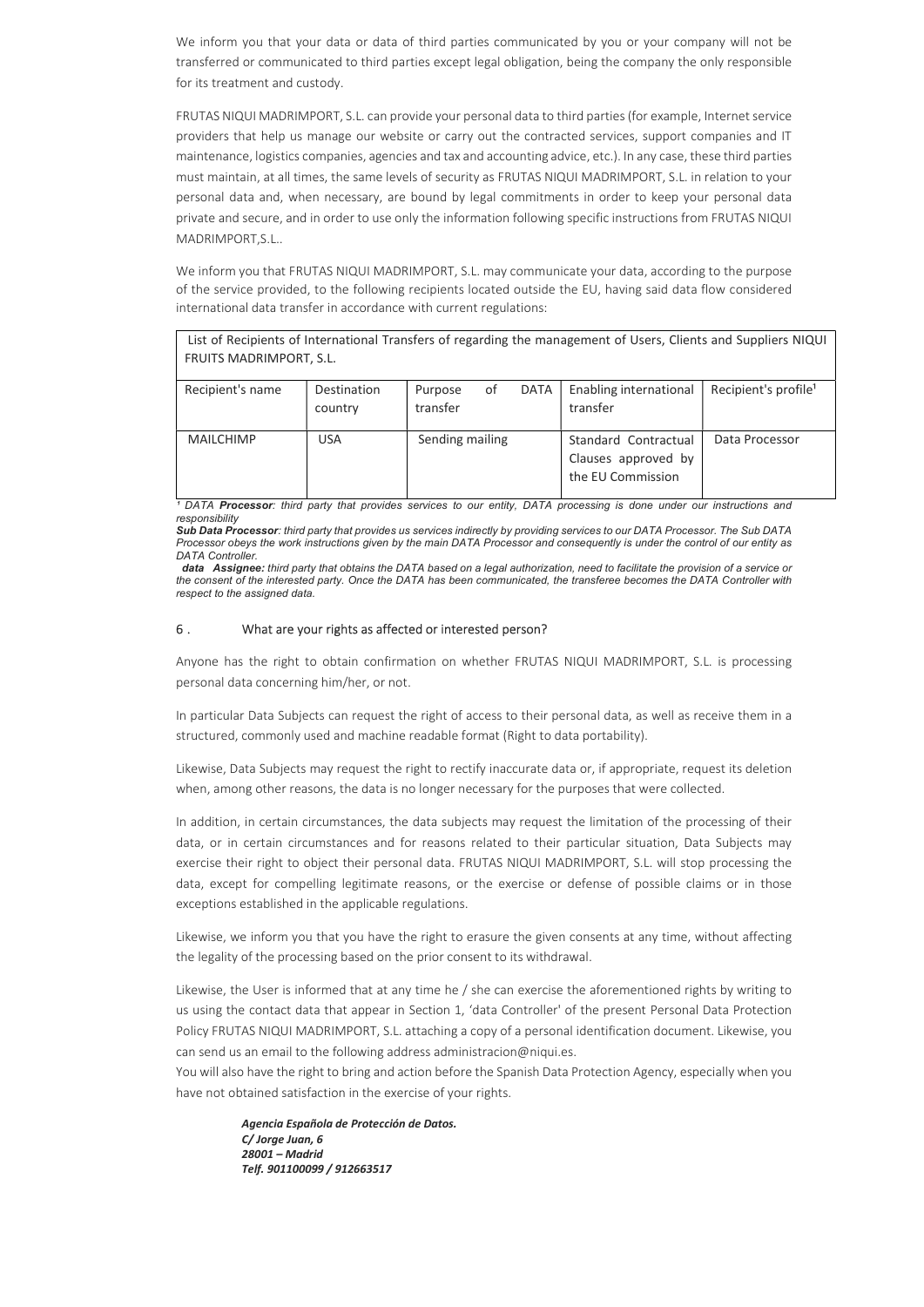# 7. Protection of personal data in use of the web page's users.

In accordance with the current Regulation (EU) 2016/679, FRUTAS NIQUI MADRIMPORT, S.L. informs that the personal data of the users of the website (such as the data you provide us with through the completed forms and the metadata associated with such forms: date, time of sending, sending IP, etc.) will be treated for the processing activity indicated in each form of data collection from our website on behalf of FRUTAS NIQUI MADRIMPORT,S.L.. Said processing of your data will be processed because of your consent. By clicking on the "SEND" button, the User consents to the processing of his/her personal data by FRUTAS NIQUI MADRIMPORT, S.L..

Also, we inform you that except legal obligation or express consent on your part FRUTAS NIQUI MADRIMPORT, S.L. will not comunicate your data to third parties.

Likewise, the Data Subject is informed that at any time he or she may exercise the rights of access, rectification or erasure of data as well as having other rights recognized in this document and regulated in Regulation (EU) 2016/679, notifying them to FRUTAS NIQUI MADRIMPORT,S.L., (province of ), e-mail: .

Furthermore, in accordance with the provisions of Law 34/2002, of July 11, Services of the Information Society and Electronic Commerce, undertakes not to send advertising through email without having previously obtained the explicit consent of the recipient. The Data Subject may oppose the sending of advertising by checking the corresponding box.

# 8. Other information of interest about our privacy policy

## 8.1 Security measures

 adopts the security levels required by the European and Spanish regulations in force in data protection taking into account the state of the art, the costs of implementation and the nature, scope, context and purposes of processing, as well as the risks of varying likelihood and severity for rights and freedoms of natural persons posed by the processing.

# 8.2 Data processing of minors

Under the Regulation (EU) 2016/679 and the LOPDGDD 3/2018, minors over 14 years of age can give their consent to the contracting of services of the information society, such as registration in a forum, the completion of a contact form, etc. However, it will be the responsibility of to verify the accuracy of the indicated age by the minor.

For the processing of data minors below the age of 14, such processing shall be lawful only if and to the extent that consent is given or authorized by the holder of parental responsibilities over the child.

# 8.3 Modifications of our Data Protection and Privacy Policy

Please, note that may update or change this Data Protection Policy for Clients, Suppliers and Users. Please check this section regularly to see what changes may have existed and how they may affect you.

# 8.4 Why is it necessary to accept this Data Protection and Privacy Policy?

This section of the Data Protection Policy for Clients, Suppliers and Users of the website provides you in an easy accessible way all the necessary information so that you can know the type of personal data that maintain on Clients, Suppliers and Users, the purposes pursued, the rights that DATA protection regulations recognize you as a Data Subject and how to exercise those rights. Therefore, with the deliberate sending of your personal DATA through our means of contact and / or with the beginning of the commercial relationship with our company, we consider that you acknowledge and accept the processing of your personal data as described in this policy. This personal information will only be used for the purposes for which you have provided it or certain national or regional regulations enable us to do so.

In any case, we must warn you that a refusal on your part to provide certain requested information could hinder the development of the contractual relationship between the parties with possible serious consequences at the time of providing the various benefits contemplated in the commercial contract with the contracting party.